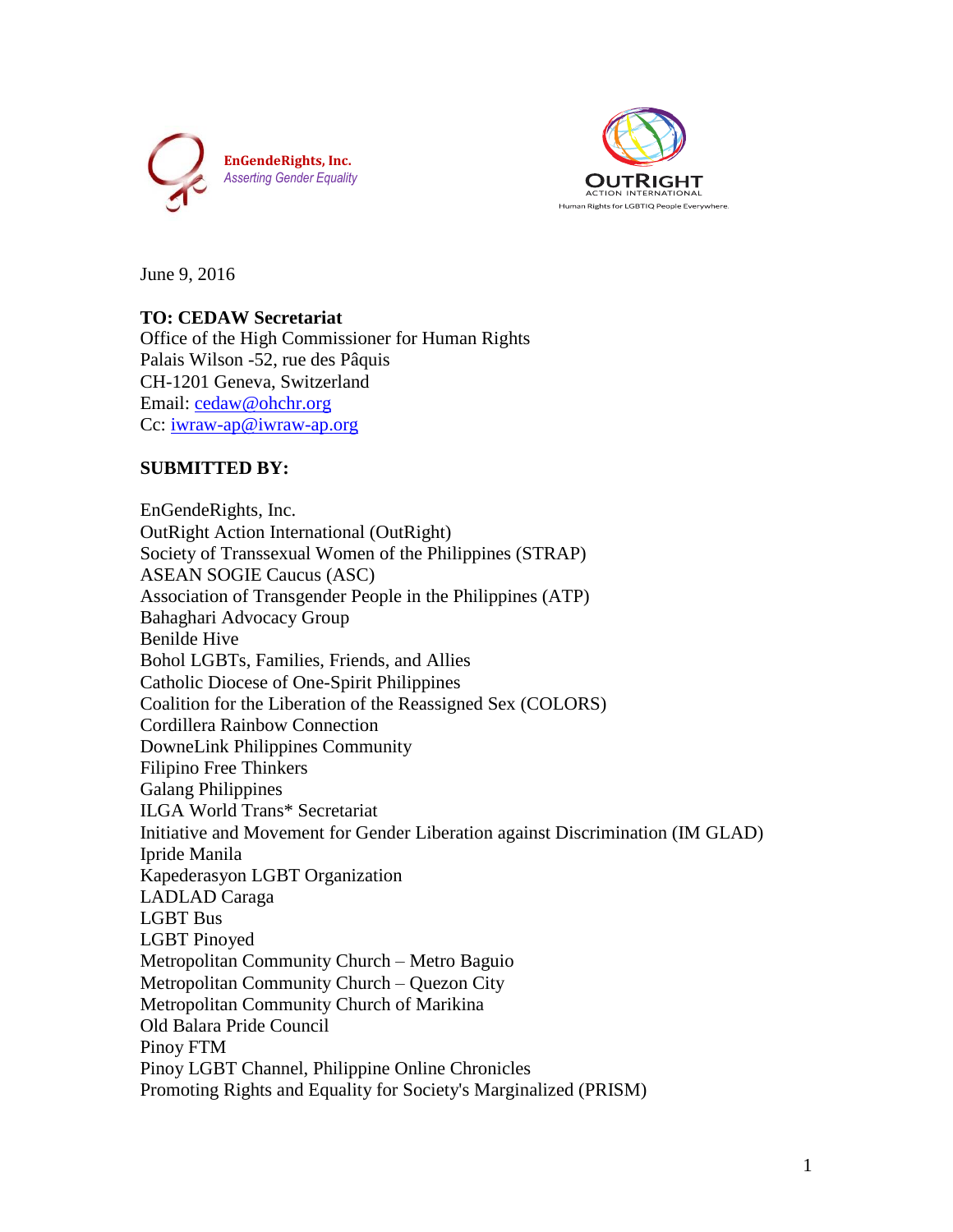Rainbow Rights Project, Inc. SHINE Mindanao The Lovelife Project for Health and Environment, Inc. TransMan Pilipinas Trippers Philippines, Inc. Universal LGBT Club Alvin Cloyd Dakis Marlon Lacsamana

## **RE: PHILIPPINE LBT COALITION REPORT for 64th SESSION of CEDAW**

This report provides independent information on the discriminatory conditions of lesbians, bisexual women and transgender (LBT) persons in the Philippines. Our written submission is to assist the Committee on the Elimination of Discrimination Against Women (the Committee) during its  $64<sup>th</sup>$  Session in July 2016 for its review of the Philippines' compliance with the Convention on the Elimination of All Forms of Discrimination Against Women (CEDAW). The NGOs submitting this report would like this report to be posted on the CEDAW website for public information purposes.

LBT persons in the Philippines suffer discrimination and violence in their own families, schools, workplace, and by employers and members of the public. Violence includes physical abuse, sexual assault including rape, and in some cases, even torture and murder. Family violence includes physical abuse and forced confinement by parents.

#### **1. State of Philippine Laws, Policies, and Practices**

The Philippines does not have comprehensive anti-discrimination legislation that protects vulnerable groups including LBT persons. The Philippines also does not have a gender identity recognition law and a law prohibiting hate crimes. In the Family Code, homosexuality and lesbianism are placed in a negative light and are considered sufficient grounds for automatically nullifying a heterosexual marriage on the basis of fraud (Art. 46 Sec. 4) and to legally separate (Art. 55 Sec.6).<sup>1</sup>

Although sexual orientation and intimate relationships of LBT persons are mentioned in the Philippine Magna Carta of Women<sup>2</sup> and although the sexual assault provisions of the Anti-Rape  $Law<sup>3</sup>$  are applicable to rape of LBT persons, much is needed from the government in terms of their efforts to prevent, document, monitor and follow up cases of

 $\overline{a}$ 

<sup>2</sup>"An Act Providing for the Magna Carta of Women." Republic Act No. 9710

 $<sup>1</sup>$  Art. 46 Sec. 4 and Art. 55 Sec. 6. The Family Code of the Philippines, 1987.</sup>

[http://www.lawphil.net/statutes/repacts/ra2009/ra\\_9710\\_2009.html;](http://www.lawphil.net/statutes/repacts/ra2009/ra_9710_2009.html) SEC. 3. Sexuality refers to the expression of a person's thoughts, feelings, sexual orientation and relationships, as well as the biology of the sexual response system of that person.

 $3$  Article 266-A.2 "An Act Expanding the Definition of the Crime of Rape, Reclassifying the Same as a Crime against Persons…" Republic Act No. 8353; Lesbian partners can be punished for domestic violence, Section 3 "an Act Defining Violence Against Women and Children…" also known also as "The Anti-Violence Against Women and Children Act of 2004" (Anti-VAWC) Republic Act No. 9262.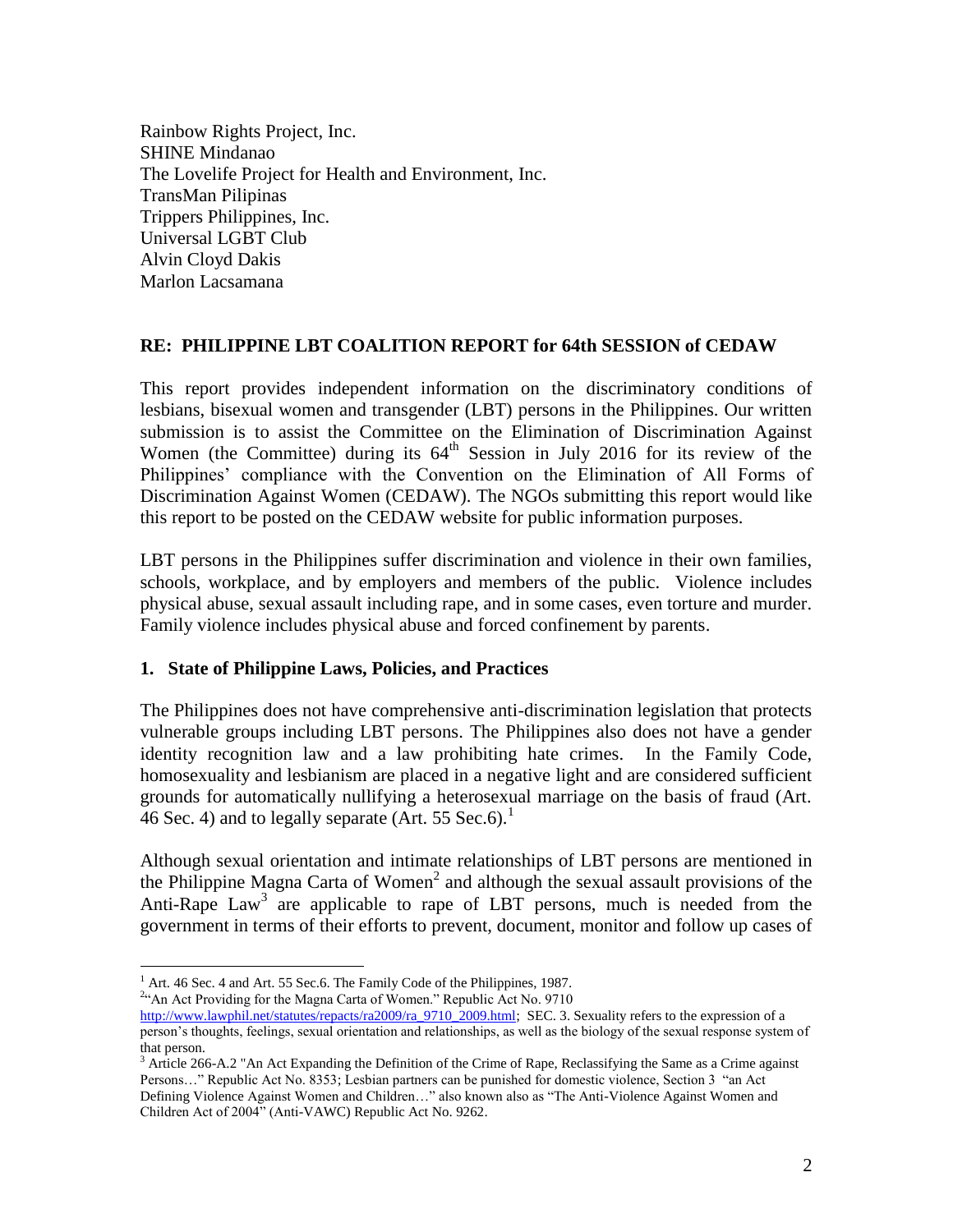discrimination and abuse on the basis of sexual orientation and gender identity.

# **1a. Absence of National Anti-Discrimination Legislation (Articles 1 and 2)**

For the past 15 years, the Anti-Discrimination Bill, a proposed national law to explicitly protect vulnerable groups, including LBT persons from discrimination and promote their rights, has been languishing in Congress despite support from legislators and the Commission on Human Rights Philippines (CHRP).<sup>4</sup> In fact, the former Chair of the CHRP, Leila de Lima, noted that LGBT persons remain one of the most vulnerable to human rights abuses, such as discrimination in the workplace and harassment in educational institutions.<sup>5</sup>

Without a national Anti-Discrimination Law, local anti-discrimination ordinances that have been passed at the province, city or municipality levels are not properly implemented due to other discriminatory laws that contradict local anti-discrimination ordinances. For instance, while a 2004 Quezon City ordinance<sup>6</sup> prohibits discrimination in the workplace on the basis of sexual orientation and a 2014 Quezon City ordinance<sup>7</sup> prohibits a wide range of discriminatory acts against LGBT persons, the Philippine House of Representatives issued Memorandum Circular No. 05-14 (MC 05-14) in 2014 prescribing that women wear dresses on Mondays and Tuesdays, 8 hence compelling all women employees to wear dresses, including lesbians whose preferred attire is shirts and trousers. Failure to comply with the dress code results in sanctions, including being fired. After concerns about MC 05-14 were raised in 2016, the human resources department has not been conducting daily checks on the uniform worn by employees. However, MC 05- 14 has not been withdrawn.

The failure to pass a national Anti-Discrimination Law also means that crimes against LBT persons are not taken seriously because the message from Congress is that LBT persons in the Philippines have no rights to equality before the law, non-discrimination, and safety.

# **RECOMMENDATIONS:**

 It is recommended that the government of the Philippines ensure that Congress passes a comprehensive national Anti-Discrimination Law before the next state review by the CEDAW Committee, and that this law includes language that prohibits discrimination on the basis of sexual orientation and gender identity.

[http://www.chr.gov.ph/MAIN%20PAGES/about%20us/01consti\\_creation.htm.](http://www.chr.gov.ph/MAIN%20PAGES/about%20us/01consti_creation.htm) 5 "CHR vows to promote gay, lesbian rights**".** Inquirer.net, Dec. 6, 2008.

 $\overline{a}$ <sup>4</sup> Commission on Human Rights of the Philippines.

<sup>&</sup>lt;sup>6</sup> An Ordinance Prohibiting All Acts of Discrimination Directed Against Homosexuals in Any Office in Quezon City Whether in the Government or in the Private Sector, and Providing Penalties for Violation Thereof, Quezon City

Ordinance No. SP-1309 (2004).

 $^7$  An Ordinance Providing for a Comprehensive Anti-Discrimination Policy on the Basis of Sexual Orientation, Gender Identity and Expression, Quezon City Ordinance No. SP-2357 (2014).

<sup>8</sup> House of Representatives Memorandum Circular No. 05-14, November 27, 2014.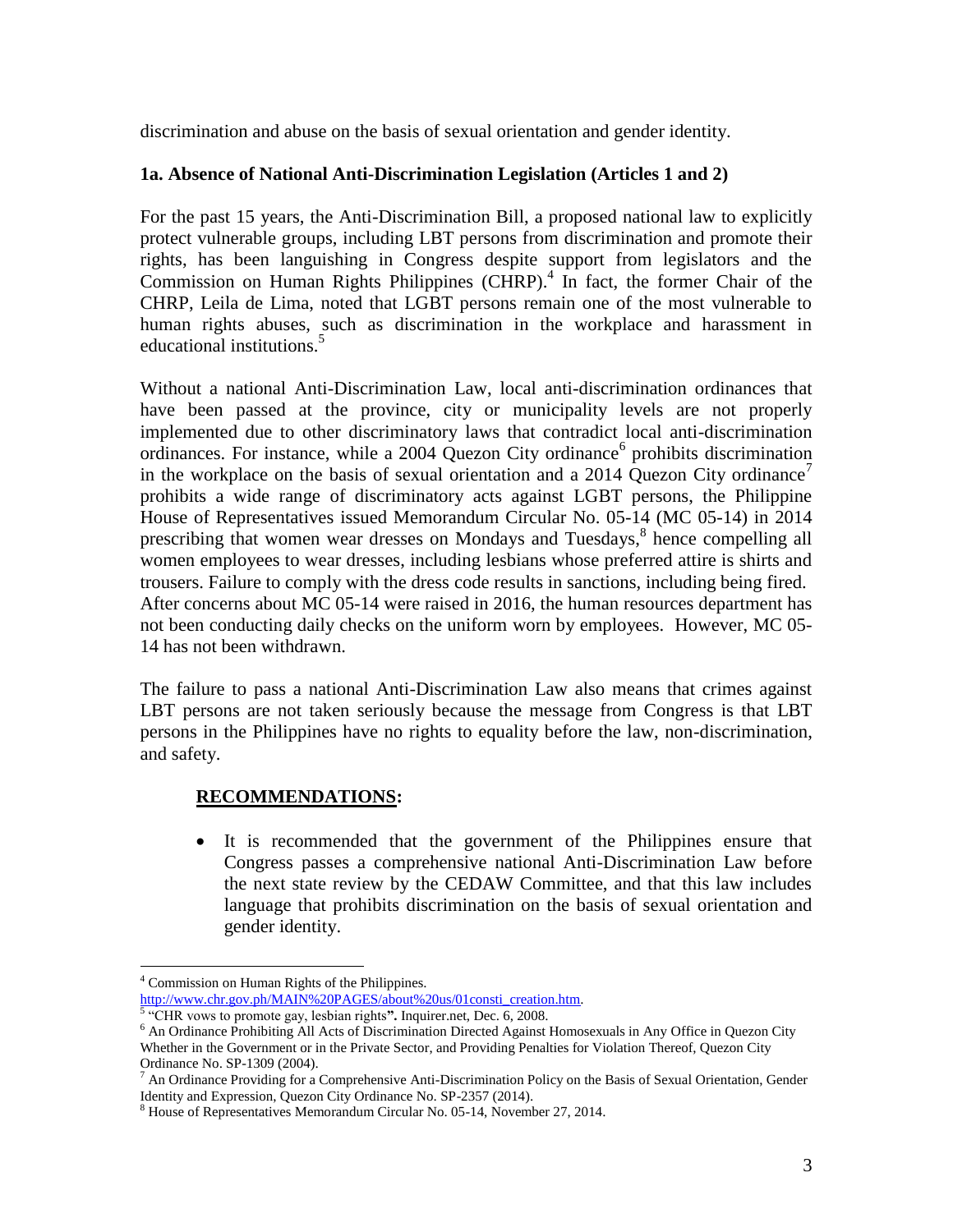• The Philippine government should take steps to remove and amend existing national discriminatory laws that contradict local ordinances that prohibit discrimination on the basis of sexual orientation and gender identity, including laws that require employees to follow a gender specific dress code.

#### **1b. Absence of Gender Recognition Legislation (Articles 1, 2, and 3)**

Transgender women face discrimination based on their gender identity and gender expression because their changed gender is not recognized by the State and they are continually perceived and stereotyped as gay men. One of the department heads at the Department of Foreign Affairs informed a transgender woman that, per department policy for passport applications, male applicants should look masculine in their passport photograph. Since she looked feminine in the photo for her passport renewal and "contradicted" her appearance in her previous passport, she was forced to repeatedly have her photo taken until she looked less feminine in the photo. This process was done amidst the scornful looks of other applicants and department personnel.<sup>9</sup>

There is also clear unequal application of the law because some lower courts in the Philippines have granted transgender women the change of name and sex on their legal documents. The lower court rulings were not appealed by the Office of the Solicitor General, and the transwomen petitioners were able to successfully change their name and  $sex.$ <sup>10</sup>

# **RECOMMENDATIONS:**

 $\overline{a}$ 

- It is recommended that the Philippine government pass a Gender Recognition Law that provides legal gender recognition for transgender persons.
- The government should direct immigration and passport control authorities to implement a policy of non-discrimination towards LBT persons, including receiving awareness training on proper procedures for handling applications from transgender persons.

## **1c. Absence of Legislation Prohibiting Hate Crimes on the Basis of Sexual Orientation, Gender Identity and Gender Expression (Article 3 and GR 19 Violence Against Women)**

Research conducted by the Philippines LGBT Hate Crimes Watch showed that of the total 141 documented cases of hate crimes recorded from 1996 to August 2011, 95 hate crimes involved gay men, 26 involved transgender persons, 16 involved lesbians and four

<sup>&</sup>lt;sup>9</sup> Discrimination to Transgenders in Department of Foreign Affairs' Passport Process. Magdalena Robinson, Feb. 7, 2011.

<sup>&</sup>lt;sup>10</sup> A Manila Regional Trial Court judge granted the change of name and sex of a petitioner based on sex reassignment without the Office of the Solicitor General appealing the decision.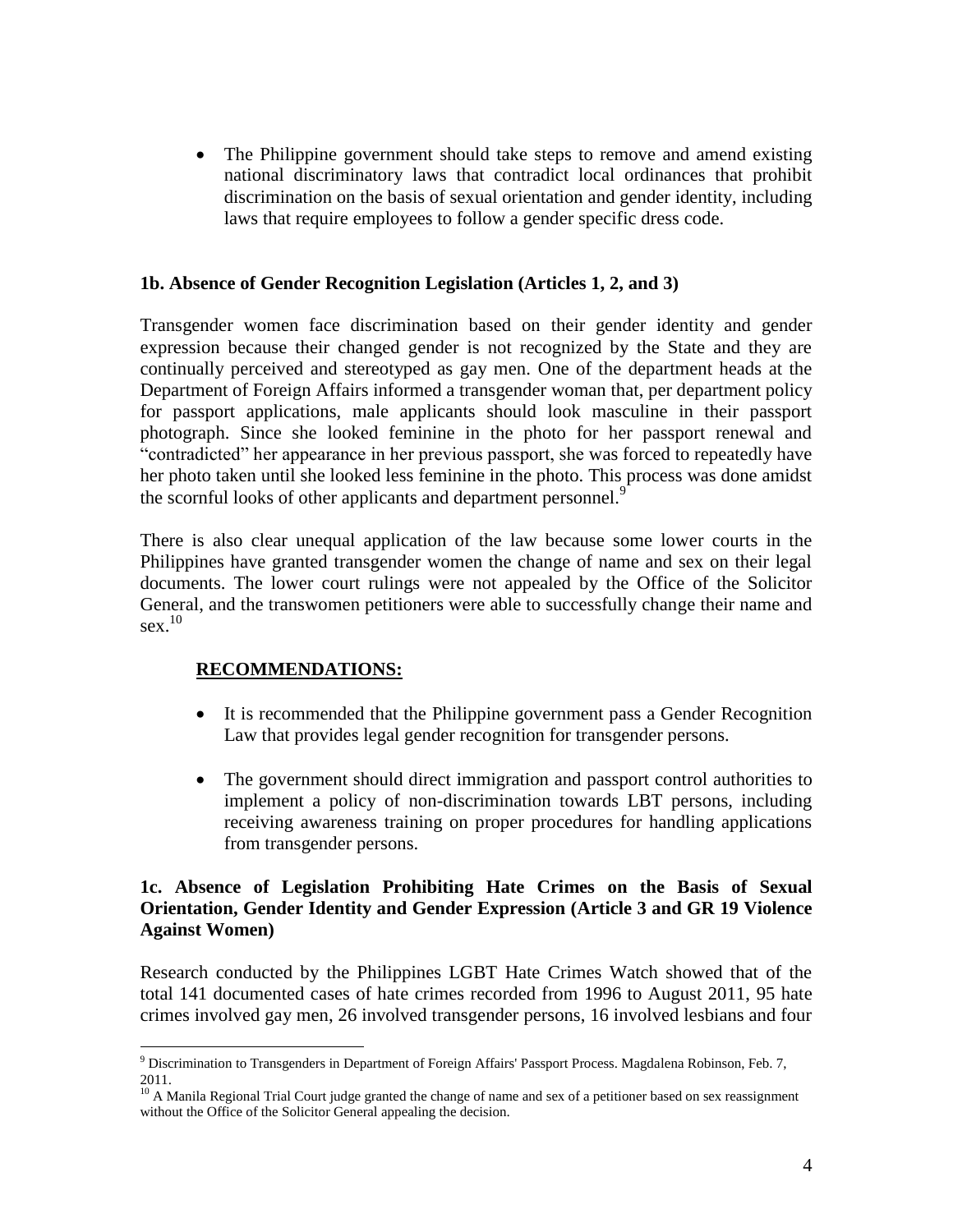involved bisexuals. Hate crimes generally refer to criminal acts that are motivated by bias against persons belonging to a certain social group, usually defined by race, religion, sexual orientation, disability, class, ethnicity, nationality, age, gender, gender identity, social status or political affiliation.

Negative stereotypes and prejudice in general towards LGBT persons trigger intense hatred. At the same time, violence against women is high as reported by many women's organizations, including UN Women Philippines. Under these conditions, LBT persons are subjected to feelings of male superiority usually rooted in patriarchal attitudes, which compound the homophobia and transphobia and motivates violent crimes against them.

For example, several lesbians were murdered because of intense resentment by male perpetrators who felt justified to kill lesbians because they posed a threat. These men felt lesbians have no right to "steal" their women.<sup>11</sup> Some of the perpetrators murdered lesbians for "leading their female relatives to immorality and live sinful lives."<sup>12</sup>

Police investigations of crimes against LBT persons often are inconclusive. A series of drive-by shootings in 2011 of transgender women in Cebu City by unidentified men using pellet guns is still unresolved.<sup>13</sup> The justice system also takes an uneven approach to hate crimes against transgender women. In December 2015, the Court meted out a low penalty to the killer of Jennifer Laude, a transwoman, allowing for the mitigating circumstance that the perpetrator's actions were motivated by his realization that Laude was a transgender woman. The Court disregarded evidence of clear use of superior strength by the perpetrator who was a trained United States marine who knocked Laude unconscious, weakening her defense, dragged her unconscious body to the toilet bowl and flushed the lever, drowning her in the toilet bowl. Such a ruling sends a message that hate crimes including murder carry little or low consequances if the victims are LBT persons.

# **RECOMMENDATIONS:**

 $\overline{a}$ 

 It is recommended that the Philippine government take immediate steps to address hate crimes on the basis of sexual orientation and gender identity, including steps to enact legislation prohibiting gender-based violence targeting persons for being lesbian, bisexual and transgender.

<http://newsinfo.inquirer.net/66815/police-hunt-zamboanga-del-sur-killers> <sup>12</sup> Tomboy lover stabbed. Alvin Madan, Abante, Jun. 28, 2011.

<sup>&</sup>lt;sup>11</sup> Love Triangle in tomboy's death. Juliet de Loza, Abante, Sept 8, 2011; Police in Zamboanga have started a manhunt for a male suspect in the massacre of a woman and her family. According to the police the main suspect who is being hunted was jealous and deeply resentful to the woman's reported relationship with a lesbian who recently visited the woman's home. The police said that the mode of killings indicated that one of the three to four men believed to have carried out the massacre harbored deep anger toward the victims because the killers stabbed and axed the victims to death near midnight while they were asleep and none of the female victims had been sexually abused. Police hunt Zamboanga del Sur killers. Hernan dela Cruz. Inquirer Mindanao, Sept. 28, 2011.

 $13$  Victims reported that when the attack took place they were just either in front of their homes or walking in the streets and in one incident the assailants onboard a white minivan stopped in front of a group of transgender women and fired successive shots at them Transgender Pellet Attack in Cebu. Carine Asutilla, ABS-CBN News Central Visayas Oct 13, 201[1 http://www.abs-cbnnews.com/nation/regions/10/13/11/pellet-gun-attacks-target-gays-cebu](http://www.abs-cbnnews.com/nation/regions/10/13/11/pellet-gun-attacks-target-gays-cebu)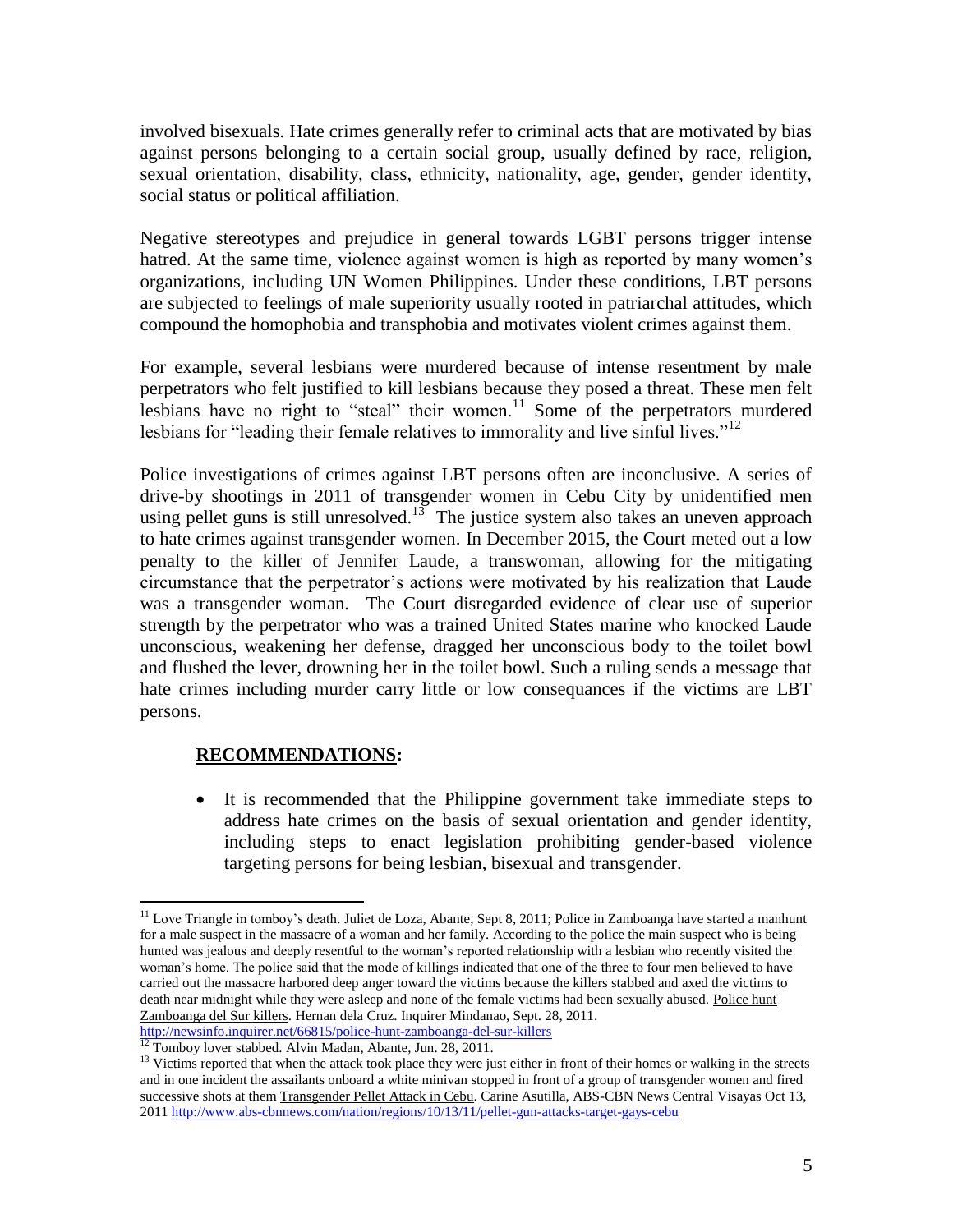- The government of the Philippines must prosecute and punish LBT hate crimes to the full extent of the law.
- The Philippine National Police (PNP) should institute proper training for police officers to conduct swift, thorough, and non-discriminatory investigation of crimes perpetrated against LBT persons.

## **1d. LBT Persons Unable to Access Justice for Gender Violence (GR 19, Violence Against Women; GR 33 Women's Access To Justice)**

The CEDAW Committee has recognized that discrimination against women is compounded by intersecting factors that make it difficult for women in certain marginalized or vulnerable groups, such as LBT persons, to gain access to justice.

The Philippine Anti-Rape  $Law<sup>14</sup>$  is applicable to sexual assaults of lesbians and transgender persons. However, most lesbians lack access to this law for various reasons including the prohibitive cost of legal services and the stigma attached to being a lesbian victim of rape. Consequently, perpetrators can act with impunity and criminal charges against them are rarely pursued. In some situations, lesbians with masculine gender expression (tomboys, butch lesbians) have been raped, resulting in unwanted pregnancies. Perpetrators of the rapes included male friends who specifically targeted the butch lesbians because of their lack of interest in men.

Although LBT persons are often too afraid to report rape, when they do go to the police for help, they experience additional violations. An 18-year old transgender woman was gang raped in Zamboanga City. When she reported to police, she was ridiculed by police officers and told, "Did you not enjoy it? That is a blessing for you! You may be the one who made the first move!"<sup>15</sup>

# **RECOMMENDATIONS:**

- It is recommended that the CHRP hold closed door hearings with LBT survivors of rape to determine the challenges for LBT access to justice when sexual violence occurs. Findings of the hearings should be the basis for recommendations to improve safety of reporting, access to affordable legal aid services, and redress under the existing laws prohibiting gender-based violence and rape.
- The government should make low-cost or no cost legal aid services available for LBT persons.

<sup>&</sup>lt;sup>14</sup> Article 266-A.2 "An Act Expanding the Definition of the Crime of Rape, Reclassifying the Same as a Crime against Persons…" Republic Act No. 8353

<sup>15</sup> Dangerous Live: Being LGBT in Muslim Mindanao", *Outrage*, December 10, 2013, accessed April 15, 2016, [http://outragemag.com/dangerous-lives-lgbt-muslim-mindanao/.](http://outragemag.com/dangerous-lives-lgbt-muslim-mindanao/)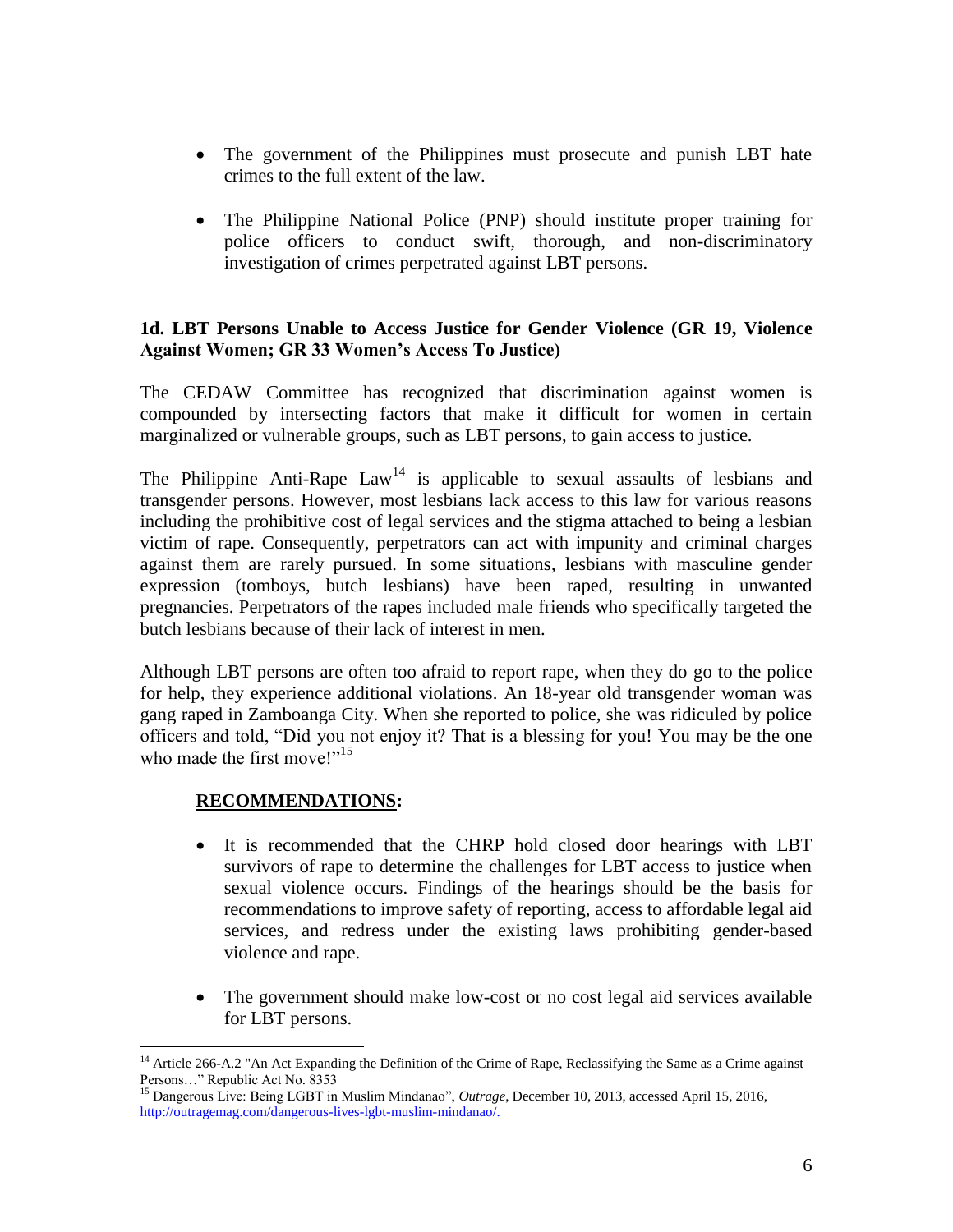• Those providing legal aid services should be trained in the proper methods of conducting interviews with LBT victims of rape, providing support and referrals for psychosocial services.

## **2. Discrimination and Violence against LBT Persons by State Actors**

Although the Philippines does not have an anti-sodomy law, the enforcement of some laws by the police have the effect of criminalizing homosexuality and lesbianism. These include the archaic or mundane laws like the prohibition on public scandal and vagrancy or more severe laws like the Anti-Trafficking Law and special provisions in the Revised Penal Code, which create an environment where LBT persons are vulnerable to police abuses.

## **2a. Discrimination and Abuse by Police (GR 19, Violence Against Women and GR 33, Women's Access to Justice)**

Police officers are themselves perpetrators of physical assaults against LBT persons. A lesbian who owed money was abducted, ganged up on, and beaten by a family member and friends, including a police officer, who then illegally detained her at a police station under fabricated charges of drug trafficking. The lesbian's sister filed a missing person's report with the chief inspector of the station. In this instance, charges were filed against the perpetrators for unlawful detention and causing serious physical injuries. The police officer's participation resulted in administrative charges.<sup>16</sup>

Most cases of police assaults against LBT persons do not result in the police officers being penalized for their actions.<sup>17</sup>

Most police violence against LBT persons involves illegal detention, where police officers abuse their authority and take advantage of LBT people's lack of awareness of their rights to carry out unwarranted raids. Most raids on venues frequented by transgender persons or events held by LGBT people are not done in the exercise of rule of law. Instead, police officers, knowing that LBT persons are vulnerable, use the opportunity of conducting raids to extort bribes by blackmail and threatening to disclose LBT persons' sexual orientation and gender identity to their parents or employers. For closeted LBT individuals, fear of exposure and police harassment often means that they give in to the demands of the police officers and will not report the incidents.

Police also collude with parents who object to their daughters having same sex relationships. A report by Rainbow Rights Project, Inc. indicates that on the request of

<sup>&</sup>lt;sup>16</sup> Lesbian abducted and illegally detained in the Precinct. Armida Rico, May 31, 2011. [http://www.abante](http://www.abante-tonite.com/issue/may3111/crime_story02.htm)[tonite.com/issue/may3111/crime\\_story02.htm](http://www.abante-tonite.com/issue/may3111/crime_story02.htm)

 $17$  A police officer was charged with physical assault by the lesbian partner of her sister in law after he punched and pointed a gun at the complainant while she was on the ground. Lesbian Accused Police of Assault.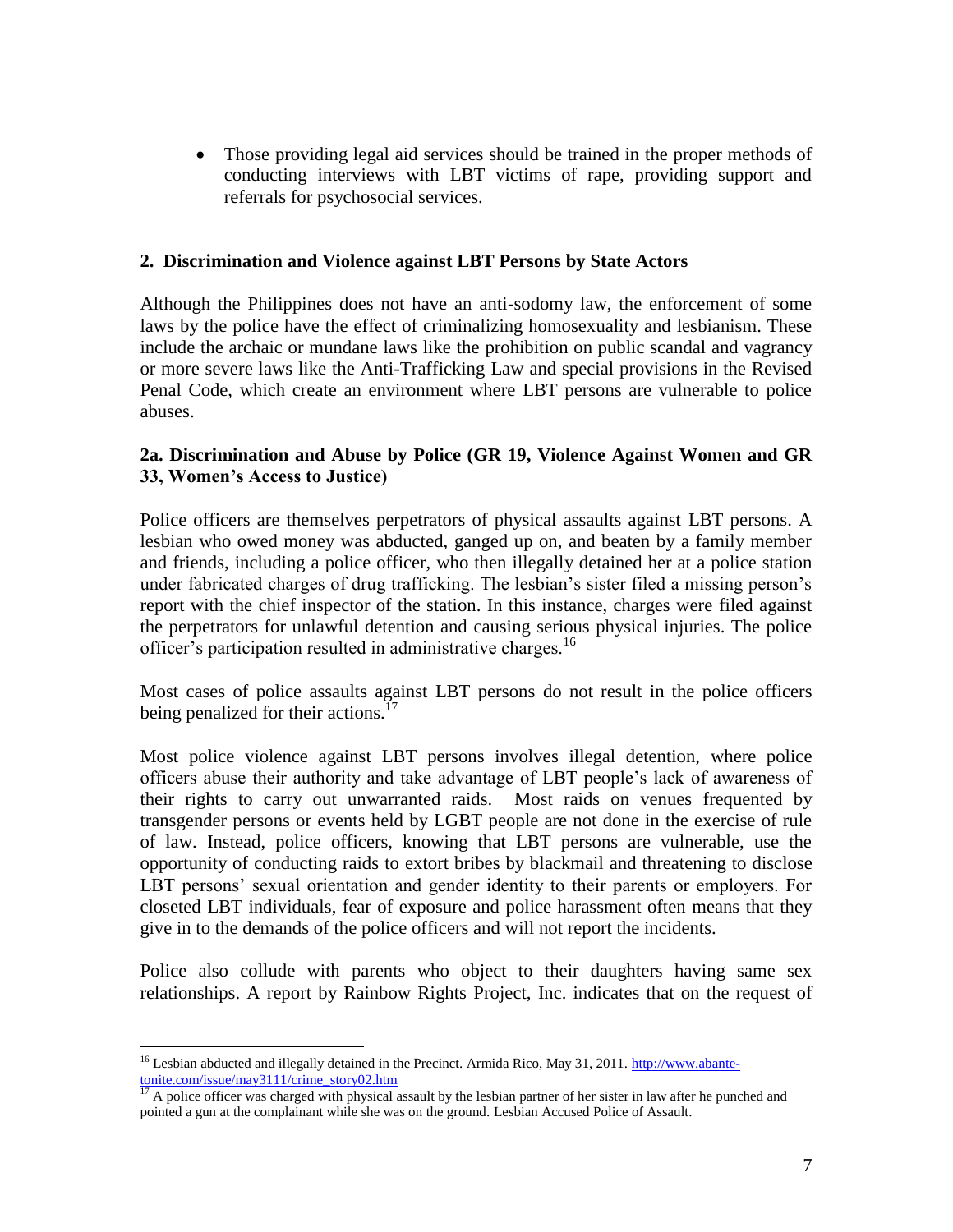complaining parents who accuse the butch lesbian partners of kidnapping,<sup>18</sup> police have arrested butch lesbians<sup>19</sup> even if both lesbian partners are of legal age and in consenting relationships, in some instances, intimidating and forcing the couples to separate.<sup>20</sup>

# **RECOMMENDATIONS:**

- It is recommended that the PNP exercise due diligence in ensuring that all police officers across ranks and positions are trained in issues relating to sexual orientation and gender identity and how to handle cases involving crimes against LBT persons.
- Police training needs to be sustained to ensure that good practices are monitored and constantly updated.
- Training curriculum for police recruits should include sexual orientation and gender identity and issues of LBT persons.

# **2b. Discrimination in Health Care (Article 12)**

The Department of Health (DOH) has inadequately and consistently failed to promote and protect the sexual and reproductive health and rights of people with nonheteronormative needs. LBT persons' sexual health needs are still absent in the overall comprehensive reproductive health program.<sup>21</sup> For instance, stigma against LBT persons negatively impacts services for HIV prevention and treatment. Transgender women are lumped together with men having sex with men (MSM), which reflects myths and stereotypes about transgender women.<sup>22</sup> Clearly, there need to be guidelines and training for delivery of LBT-responsive and LBT-friendly health services.

# **RECOMMENDATION:**

 It is recommended that the DOH issue a directive for non-discriminatory health care services, including awareness training and protocols for proper implementation of LBT sensitive health care.

<sup>19</sup> Lim, Anne, "GALANG: a movement in the making for the rights of poor LBTs in the Philippines", Srilatha Batliwala, 2nd edition, *Changing Their World,* AWID Women's Rights, 2011, [http://www.awid.org/sites/default/files/atoms/files/changing\\_their\\_world\\_2\\_-\\_galang-](http://www.awid.org/sites/default/files/atoms/files/changing_their_world_2_-_galang-_rights_of_poor_lbts_in_the_philippines.pdf)

rights of poor lbts in the philippines.pdf, 9.

<sup>21</sup> The Responsible Parenthood and Reproductive Health Law (RPRH Law or Republic Act 10354) and the Implementing Rules of RA 10354 do not mention the rights of LBTs; The 2nd Consolidated Report on the Implementation of the Responsible Parenthood and Reproductive Health Act of 2012 only mentions lesbians in the context of gender-based violence.

<sup>18</sup> Kidnapping is under "Crimes Against Liberty," Article 267 on "Kidnapping And Serious Illegal Detention", *An Act Revising the Penal Code and other Penal Laws, the Revised Penal Code of the Philippines*, accessed February 15, 2013.

<sup>20</sup> "Kwentong Bebot Lived Experiences of Lesbians, Bisexual and Transgender Women in the Philippines," *Violence: Through the Lens of Lesbians, Bisexual Women and Trans People in Asia*, OutRight Action International, March 2014, [https://www.outrightinternational.org/content/violence-through-lens-lbt-people-asia,](https://www.outrightinternational.org/content/violence-through-lens-lbt-people-asia) 188;

<sup>&</sup>lt;sup>22</sup> Case studies of Rainbow Rights, Inc.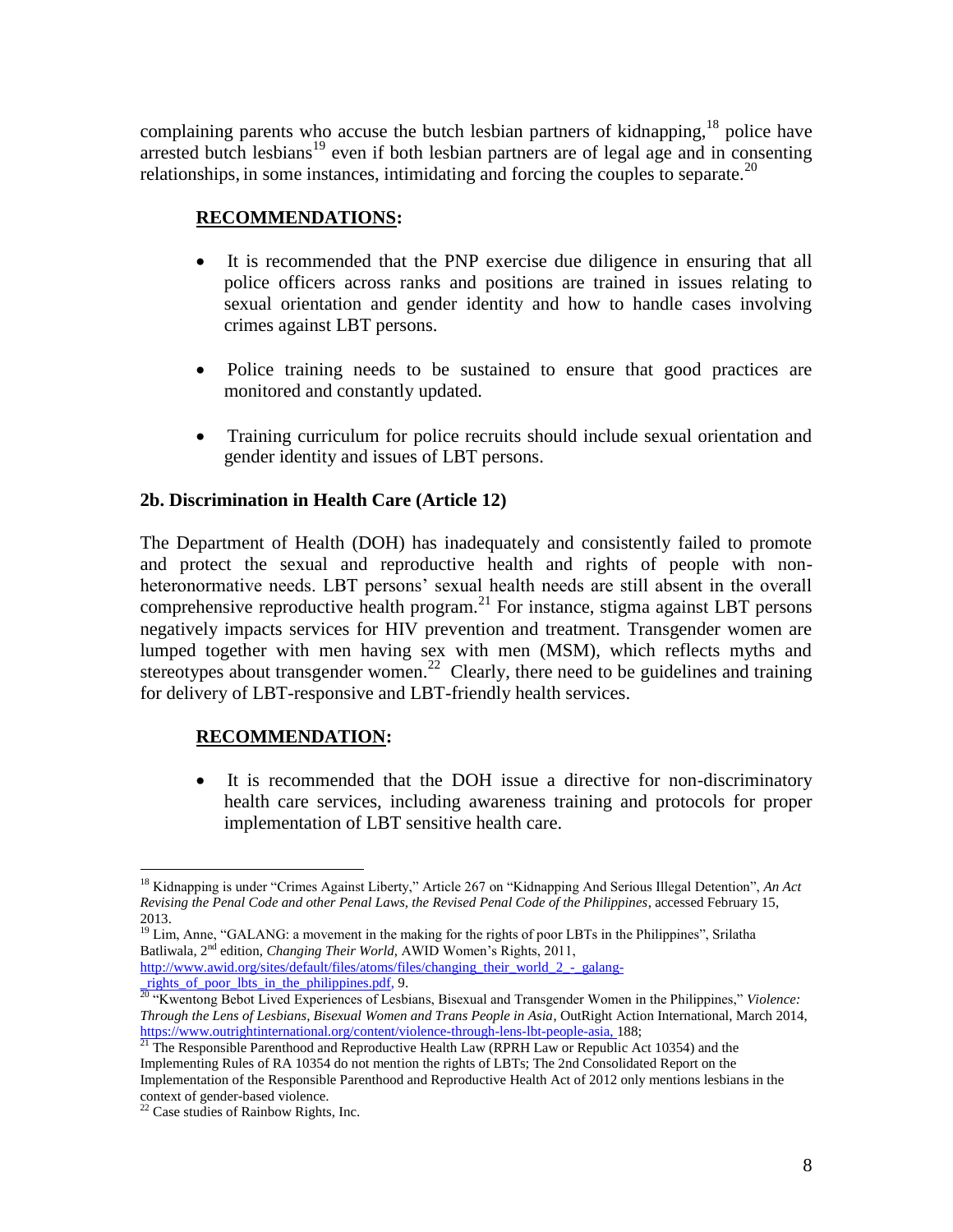#### **2c. Discrimination and Violence in Education (Article 10)**

Transgender children, adolescents and young adults are subjected to abuse in school even at a young age. Tomboy girls and transgender boys are humiliated by being forced to parade before their classmates wearing a curtain as a makeshift skirt. Transgender girls are summoned to the school administrator's office and forced to stop wearing dresses and skirts and cut their hair short. To enforce compliance with gender specific clothing, LBT students are threatened with suspension, not being allowed to enter the school premises, or not being allowed to graduate should they disobey the schools' orders.<sup>23</sup>

At the University of Philippines-Los Banos and University of Philippines Babaylan, transgender students were forced out of their classrooms or threatened that they would be barred from graduating because of their gender expression. Some lecturers made gay and lesbian students stand in front of their class for prolonged periods. $^{24}$ 

A gender discrimination complaint by a female transsexual student from the University of the Philippines Diliman against her professor who, because of religious beliefs, refused to address her as a female in class, was dismissed by the chairperson of the Department of European Languages, College of Arts and Letters, citing the absence of applicable provisions that directly deals on LGBT issues in the University policy.<sup>25</sup>

There is progress with some education policies such as: the Department of Education (DepEd) Child Protection Policy, which mandates all public and private elementary and secondary schools to prohibit discrimination based on sexual orientation and gender identity;  $^{26}$  the DepEd Implementing Rules of the Anti-Bullying Act, which expound "gender-based bullying" to include acts committed on the basis of perceived or actual sexual orientation and gender identity; $^{27}$  and the Commission on Higher Education (CHED) Memorandum Order 1-2015, which identifies sexual orientation and gender identity as one of the priority areas for research in all the higher education institutions.

The greatest weakness of these education policies is absence of proper guidelines for implementation, specifically, how schools and institutions of higher learning can protect students from discrimination based on sexual orientation and gender identity.<sup>28</sup> Data collected by the DepEd is not disagregated to determine the prevalence of violence and discrimination in schools based on sexual orientation and gender identity. The CHED policy does not include a mandate for prevention, investigation, and prosecution of school violence and discrimination against LBT in higher education institutions.

<sup>&</sup>lt;sup>23</sup> Actual cases gathered from December 2011 onwards by the Quezon City Protection Center. Evidence-gathering methods and identities withheld for confidentiality.

 $^{24}$  UPLB LGBT community march for equality, August 15, 2011, available at

http://next.upi.com/archive/2011/08/15/UPLB-LGBT-community-march-for-equality/2081313393367/

<sup>25</sup> UP Diliman student claims gender discrimination Bernice P. Varona, *UP Community Newspaper April 2011 Vol. 32 No 04 pp. 3 & 5*

<sup>&</sup>lt;sup>26</sup> DepEd Order No. 40, Series 2012, Child Protection Policy, Sec. 3, para. J.

 $^{27}$  Anti-bullying Law Implementing Rules and Regulations, 2013.

<sup>&</sup>lt;sup>28</sup> CHED Memorandum Order 1, Series 2015, Section 5 on Priority Areas.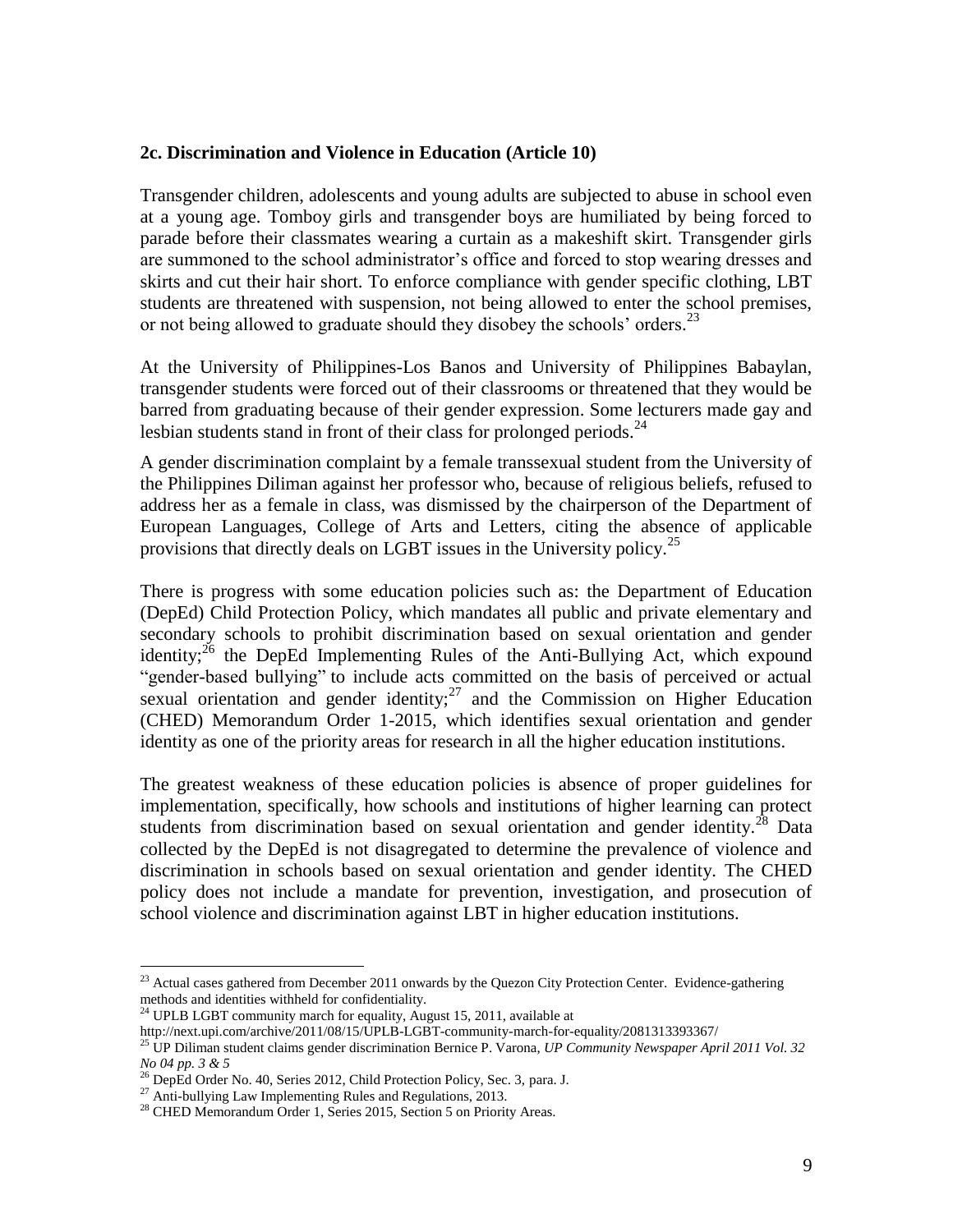# **RECOMMENDATIONS:**

- It is recommended that the DepEd and CHED develop and provide resources for the implementation of a monitoring tool with SOGIE-disaggregated data to determine the prevalence of SOGIE-related violence and discrimination in school.
- The DepEd and CHED should exert due diligence to prevent, investigate and prosecute violence and discrimination against LBT students in schools.
- The DepEd's curriculum on sexuality education as required under the Responsible Parenthood and Reproductive Health Law (RPRH Law or Republic Act 10354) should cover the rights of persons with non-conforming sexual orientation and gender identity.
- The CHED should issue a directive addressing prejudiced treatment of LBT students and school employees especially with regard to punitive policies for wearing gender specific uniforms and access to toilet and common facilities.
- The DepEd should provide space for participation and consultation of LBT persons and other stakeholders in the development of these policies;

# **2d. Discrimination in Employment (Article 11)**

 $\overline{a}$ 

Two of three transwomen who participated in one study by a Filipino clinical psychologist on the experiences of transwomen in the Philippines, disclosed that the worst discrimination they have experienced is being denied the right to express their gender identities in the workplace. Transwomen were told by job recruitment officers that they would only be hired if they presented themselves as males by cutting their hair short, dressed in men's clothes, and acting in less stereotypically feminine ways.<sup>29</sup>

There have also been reports of discrimination of lesbians applying for jobs who were expressly turned away for not being heterosexual.<sup>30</sup>

In 2009, the Armed Forces of the Philippines issued a statement saying that it would allow lesbians and gay men to serve in the military provided that they adhere to the Code of Ethics that includes policies against the expression of LGBT identities among military personnel. Members of the military who are openly gay or lesbian, or who cross-dress, can be dishonorably discharged.<sup>31</sup>

<sup>&</sup>lt;sup>29</sup> Alegre, B. R. (2006). Psychological perspectives and development of the transsexual woman: Phenomenological case study on Filipino male-to-female transsexuals.

 $30$  GALANG Philippines, "How Filipino LBTs Cope with Economic Disadvantage" (2015), page 8, available at [http://opendocs.ids.ac.uk/opendocs/bitstream/handle/123456789/5873/ER120\\_HowFilipinoLBTsCopewithEconomicDi](http://opendocs.ids.ac.uk/opendocs/bitstream/handle/123456789/5873/ER120_HowFilipinoLBTsCopewithEconomicDisadvantage.pdf;jsessionid=6FA4A06FB966B2BBAC195F1DB51CE97C?sequence=1) [sadvantage.pdf;jsessionid=6FA4A06FB966B2BBAC195F1DB51CE97C?sequence=1](http://opendocs.ids.ac.uk/opendocs/bitstream/handle/123456789/5873/ER120_HowFilipinoLBTsCopewithEconomicDisadvantage.pdf;jsessionid=6FA4A06FB966B2BBAC195F1DB51CE97C?sequence=1)<br>31 Under the section on discipline. "An individual

Under the section on discipline, "An individual may be discharged by reason of unsuitability, not due to misconduct, when it has been determined that he is unsuitable for further military service because of homosexual tendencies, desires or interests accompanied by overt homosexual acts. A homosexual is an individual who demonstrates, by behavior, a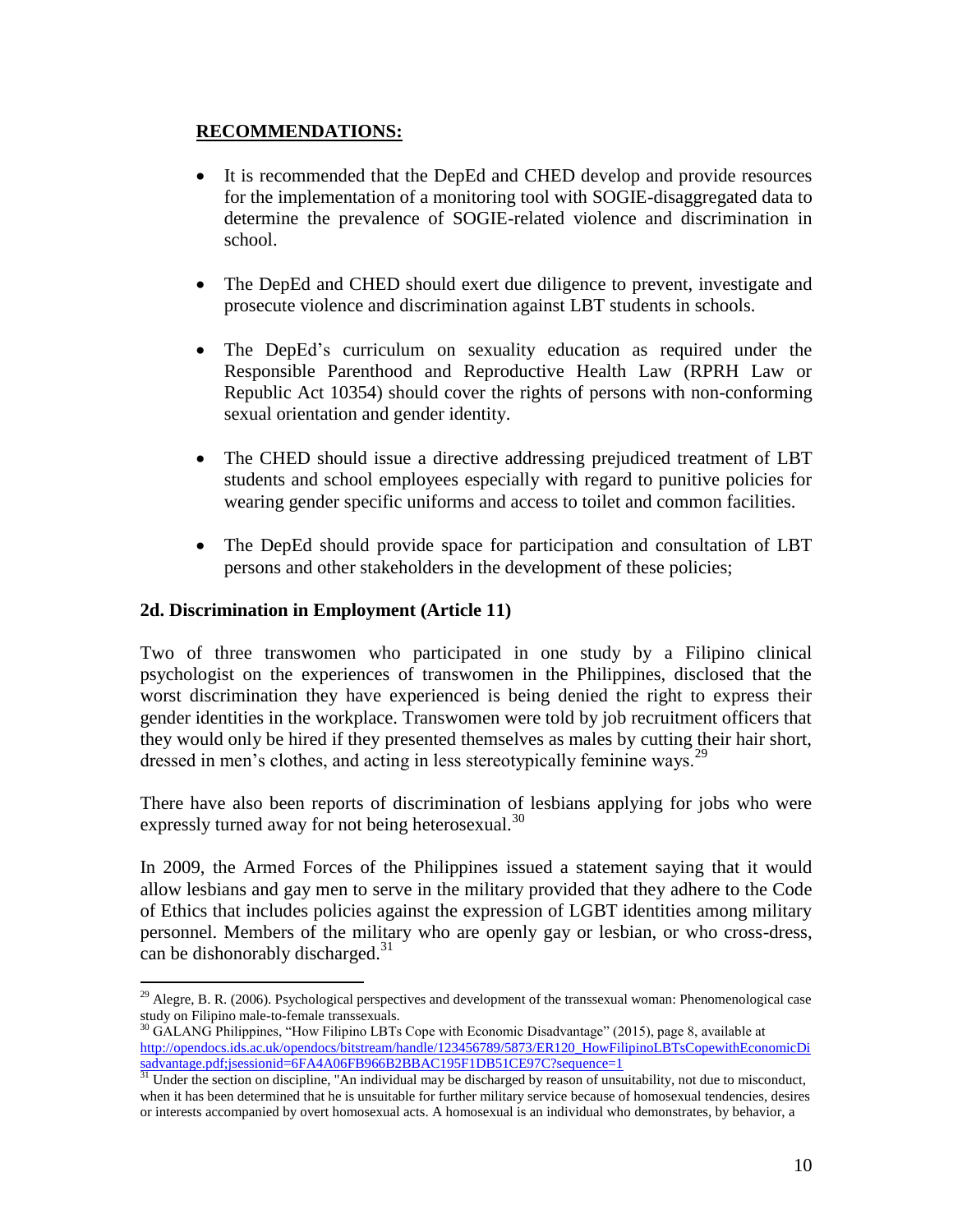The PNP in 2007 issued a warning to gay police officers that they must not act in ways that are associated with homosexuality, such as "swaying their hips" or "engaging in lustful conduct" since these acts would be considered grounds for firing them. A PNP spokesperson stated that they do not interfere with individual officers' preferences, but are watchful of whether officers "behave within the norm."<sup>32</sup>

## **RECOMMENDATIONS:**

- Issues of LBT persons should be included in official policies and annual planning of government agencies including, inter alia, those handling employment.
- The economic cost of exclusion of LBT persons has high negative impact for the Philippines. Inclusive employment policies are recommended especially from the Civil Service Commission for the public sector, the Department of Labor and Employment for the private sector, and the National Police Commission for police personnel, and the Armed Forces of the Philippines.

#### **2e. Discrimination by the Judicial System (GR 19, Violence Against Women)**

A lesbian whose mother had forcefully detained and locked her in a room for a month faced blatant discrimination when justices of the Court of Appeals made homophobic statements about her. Several judges hearing the case implied that she was an immoral person because of her sexual orientation and went so far as to suggest that the mother was justified in kidnapping, holding hostage, and beating her daughter.<sup>33</sup>

LBT persons in cohabiting relationships suffer physical, verbal, and psychological abuse from their neighbors. They feel unsafe to live in their homes. These same victims face criminal prosecution when they defend themselves against their neighbors' abuse and harassment.<sup>34</sup>

preference or desire for sexual activity with persons of the same sex." Once inside the military, gays and lesbians must therefore 'hide' their sexuality in order to remain there[.http://www.iglhrc.org/cgi-](http://www.iglhrc.org/cgi-bin/iowa/article/takeaction/resourcecenter/876.html)

bin/iowa/article/takeaction/resourcecenter/876.html<br><sup>32</sup> Hyman Bights Violations on the Basis

Human Rights Violations on the Basis of Sexual Orientation, Gender Identity, and Homosexuality in the Philippines Coalition Report, Submission to the 103rd Session of the Human Rights Committee, October 17- November 4, 2011, available at

http://tbinternet.ohchr.org/Treaties/CCPR/Shared%20Documents/PHL/INT\_CCPR\_NGO\_PHL\_106\_9911\_E.pdf citing GMANEWS TV, PNP-warns-gay-officers-not-to-sway-hips.

 $3$  C.A. Amparo Case

<sup>&</sup>lt;sup>34</sup> Actual cases gathered from December 2011 onwards by the Quezon City Protection Center. Evidence-gathering methods and identities withheld for confidentiality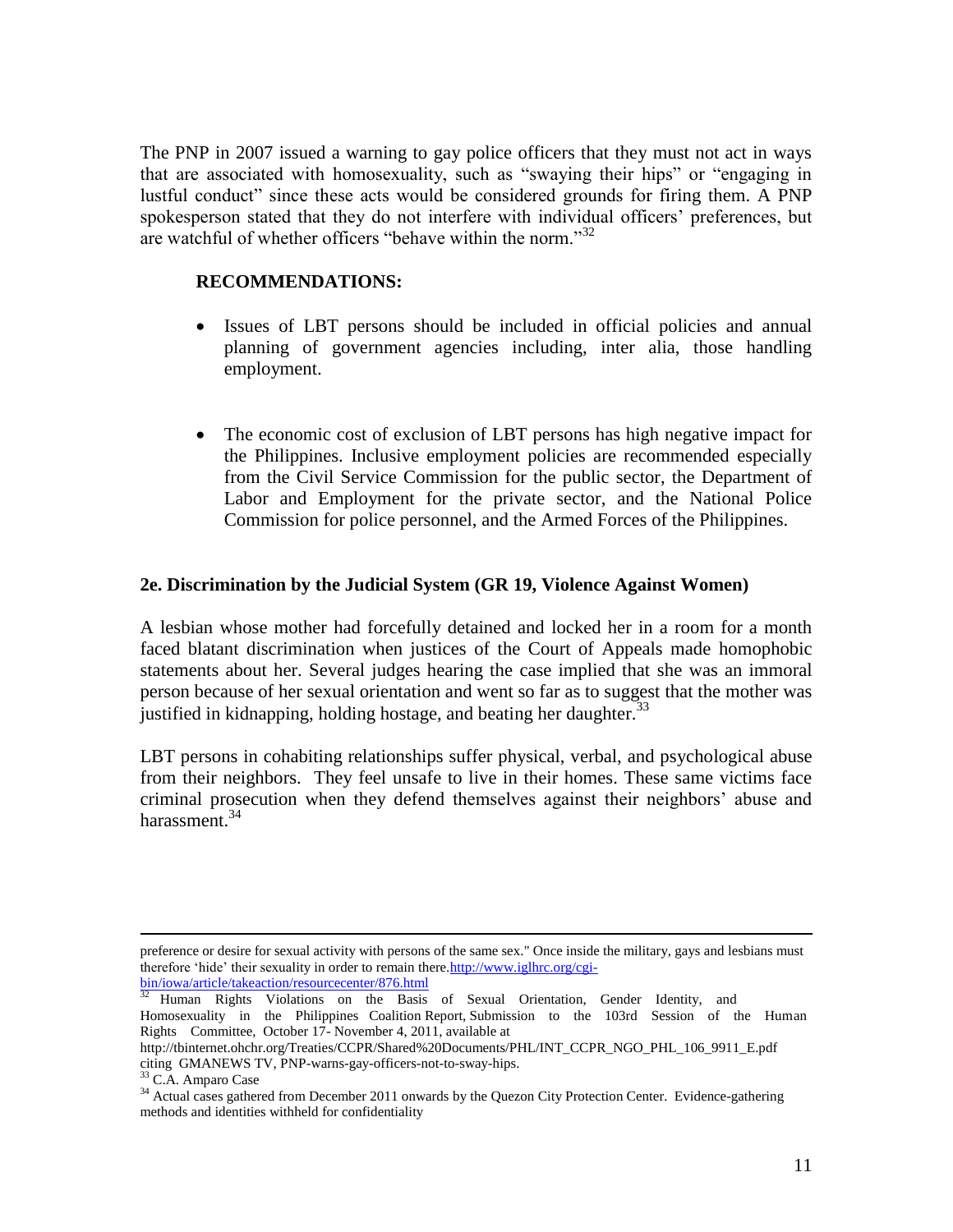## **RECOMMENDATION:**

• It is recommended that the Philippines judiciary protect the rights of LBT persons facing retaliatory criminal prosecution for defending themselves.

## **3. Absence of Marriage Equality Law (Articles 1, 3, 16; GR 21)**

The Committee's General Recommendation 21 recognizes that "[t]he form and concept of the family can vary from State to State, and even between regions within a State." The Committee has also asked states parties to reconceptualize lesbianism as a sexual orientation and to abolish penalties for its practice.

There is no legal recognition of marriage equality or even civil unions with regard to LBT persons in the Philippines. In 2011, a government official in the city of Baguio proposed a city ordinance banning same-sex unions and declared the sixteen individuals who participated in the same sex wedding ceremonies as "persona non grata" or "unwelcome persons."<sup>35</sup>

The right to marriage equality of LBT persons is a basic human right. Recognizing the right of LBT persons to marriage equality also affords them the same benefits enjoyed by heterosexuals such as the right to jointly adopt children, own conjugal properties, intestate succession, immigration, avail of tax exemption, and avail of benefits related to insurance, social security, medical, hospitalization, next-of-kin, burial, among others.<sup>36</sup> These rights and benefits have long been enjoyed by married heterosexual couples simply because they were heterosexuals. Not allowing LBT couples these basic rights is outright discrimination against LBT persons based on their sexual orientation and gender identity.

The marriages of Filipino LBT nationals who were married in countries where marriage equality is recognized should be considered valid in the Philippines as Article 26 of the Family Code states, "[a]ll marriages solemnized outside the Philippines, in accordance with the laws in force in the country where they were solemnized, and valid there as such, shall also be valid in this country." In the same manner, the spouses of the LBT Filipinos who are nationals of other states who qualify under the Balikbayan Program under RA 6768 (as amended by RA 9174) should be allowed to travel to the Philippines. Not recognizing marriages of LBTs solemnized abroad and not allowing LBT persons and their spouses under the Balikbayan Program is discrimination against LBT persons and violates equal protection laws.<sup>37</sup>

It is significant, however, that women victims of abuse in lesbian relationships are accorded the same protection under the Anti-Violence Against Woment Act, where

<sup>35</sup> http://www.iglhrc.org/cgi-bin/iowa/article/takeaction/resourcecenter/1423.html

<sup>&</sup>lt;sup>36</sup> Padilla, Clara Rita, "PH law must recognize LGBTs' right to marry as basic human right", Rappler, Aug. 4, 2015, available a[t http://www.rappler.com/move-ph/ispeak/101507-ph-law-recognize-lgbt-right-marry;](http://www.rappler.com/move-ph/ispeak/101507-ph-law-recognize-lgbt-right-marry) *See* Rainbow Rights case studies.

 $37$  According to a Filipino gay married to a Dutch national, the Philippine embassy staff in the Kingdom of the Netherlands told him that Filipino LGBTs' spouses cannot avail of the Balikbayan Program.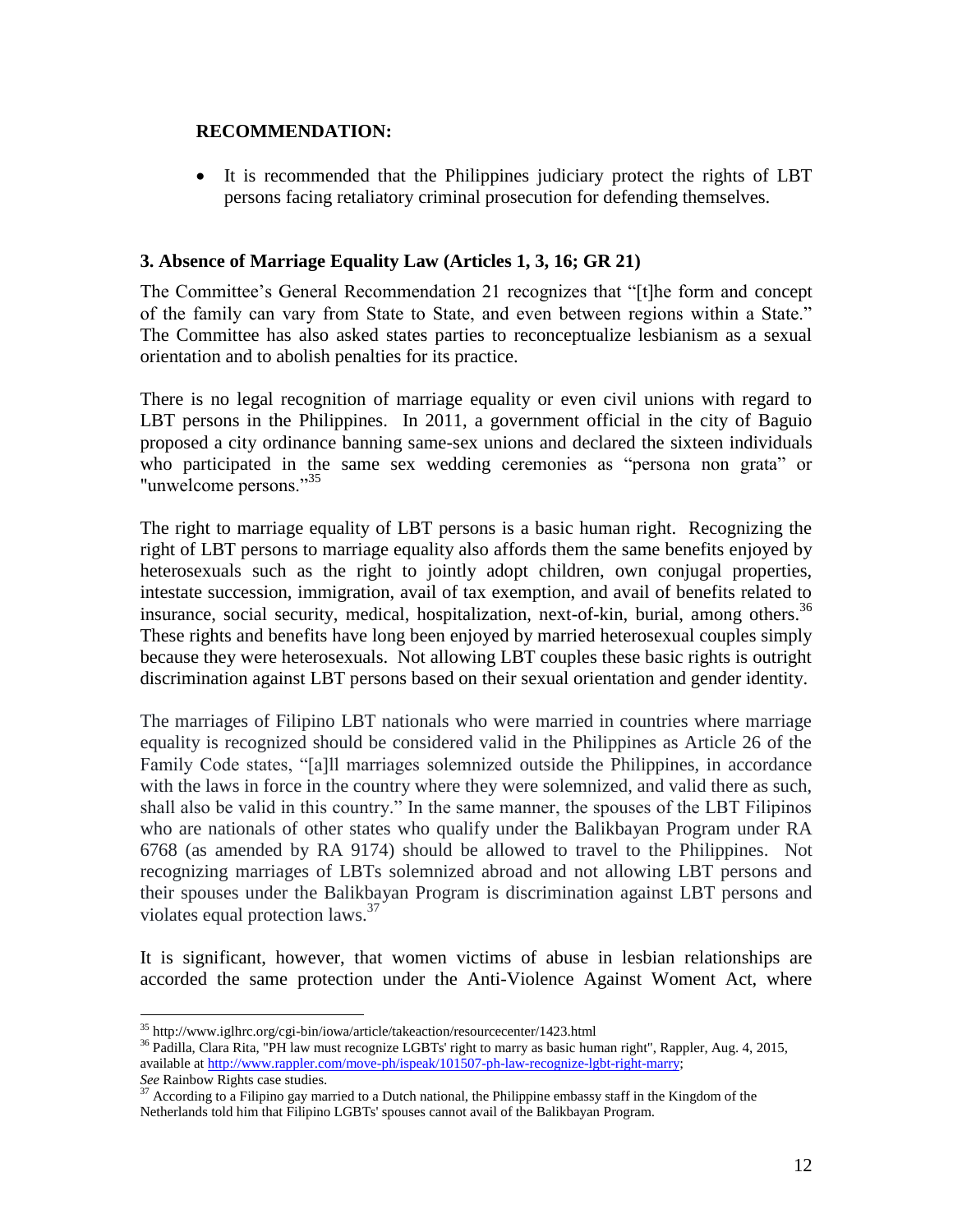Section 3 includes "*any person* with whom the woman has or had a sexual dating relationship."38

## **RECOMMENDATION:**

1. It is recommended that the Philippines enact a national Anti-Discrimination Law prohibiting all types of discrimination as guaranteed by international human rights standards and that Congress pass a law allowing marriage equality for LBT couples.

## **SUGGESTED QUESTONS FOR THE STATE**

We hope that the Committee will consider addressing the following questions to the Philippine government:

- 1. What efforts are being done by the government to enact legislation that will not only prohibit discrimination against LBT persons but also affirmatively promote their rights?
- 2. What efforts are being done by the government to protect the rights of LBT persons who are facing retaliatory criminal suits for defending their rights?
- 3. What efforts are being done to eliminate discrimination against LBT persons in laws, policies and practices?
- 4. What is the status of the implementation of the DepEd's Child Protection and Anti-Bullying policies?
- 5. What efforts have been made to determine prevalence of bullying/violence on the basis of sexual orientation, gender identity and gender expression? What proportion of such cases have been resolved in favor of the LBT victim-survivor?
- 6. What is the status of integrating sexual orientation and gender identity and rights of LBT students in the curriculum?

We hope that the information provided in this report is useful during the Committee's review of the Philippine government's compliance with CEDAW. If you have any questions, or would like further information, please do not hesitate to contact us at [gcristobal@outrightinternational.org,](mailto:gcristobal@outrightinternational.org) [padillaclara@yahoo.com](mailto:padillaclara@yahoo.com) and [engenderights@gmail.com.](mailto:engenderights@gmail.com)

We have annexed two resources that provide additional background information on the conditions for LBT and LGBT in different parts of the Philippines.

 $38$  Section 54 of the IRR of RA 9262 stipulates the Inter-Agency Council on Violence Against Women and Their Children's (IACVAWC) core functions to include research on violence within lesbian relationships.